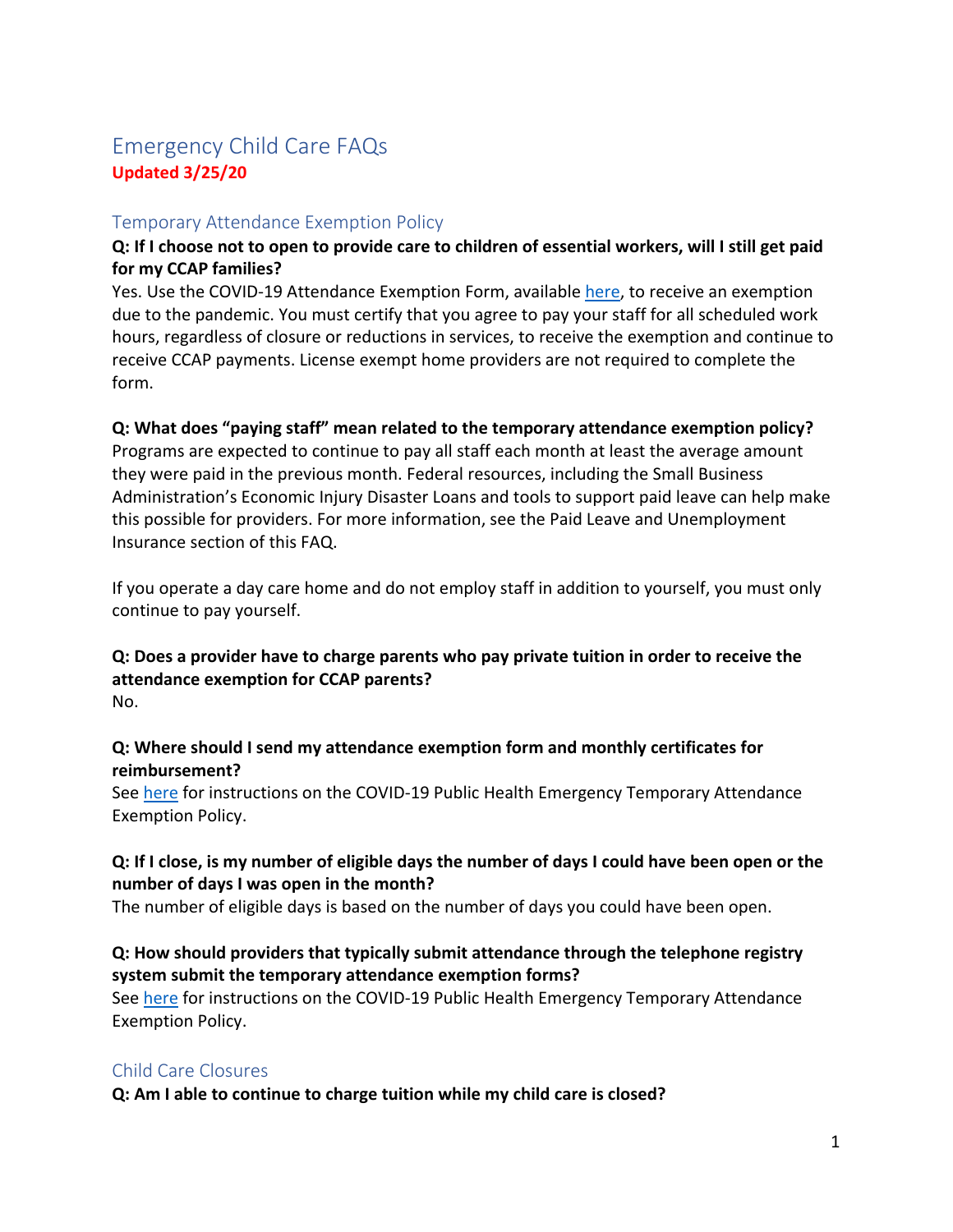Child care programs should consult the agreement or contract they have with parents. The state does not regulate this area.

## **Q: Can private child care centers and homes reopen on April 8 when the Stay at Home Order is lifted?**

The current Stay at Home Order extends until April 7<sup>th</sup>. The Governor is committed to keeping Illinois residents safe and slowing the spread of COVID-19 throughout the state, therefore the Stay at Home Order could be extended as this public health emergency continues. Monitor <https://www2.illinois.gov/sites/OECD/Pages/For-Communities.aspx> for updates.

## Emergency Child Care

## Emergency Child Care Center: Application, License, and Exemption

## **Q: Where can emergency child care centers be located?**

Anywhere licensed child care centers and license-exempt child care centers can be located. This includes child care centers, schools, community-based organizations such as churches and social services organizations, health care facilities or other workplaces for essential workers, and more.

## **Q: Can a license-exempt program located in a school or elsewhere reopen as an emergency child care center to serve essential workers?**

Yes. There is no need to submit an application. License-exempt programs are allowed to operate in schools, institutions of higher education, and federal buildings; [click here](https://www2.illinois.gov/dcfs/aboutus/notices/documents/rules_377.pdf) for more guidance.

## **Q: I've applied to become an emergency child care center. How will I know when I've been approved? What is the timeline for approval?**

Per DCFS Emergency rules [\(click here](https://www2.illinois.gov/sites/OECD/Documents/Rules%20407%20effective%20March%2020%202020.pdf) to read), the Department will issue an emergency license to the applicant following review and approval of a center's application for an Emergency Day Care Program license. Centers that were already licensed pursuant to Section 407.50 will be granted a five-business day grace period during which they may operate while pending approval of the Emergency Day Care Program license.

## **Q: Is there a deadline to apply to become an emergency child care center?**

No, there is no deadline.

## **Q: If I am a licensed child care center and I become an emergency child care center, will I lose my previous license? Will I have to reapply for my license later?**

No. Centers will not lose their license to operate; they will be able to operate under their current license when the public health emergency has ended.

## **Q: Can emergency child care centers offer mixed-age groups? How do these rules apply to school-aged emergency child care, including full-day care as schools remain closed?**

If you have mixed age groups, you need to follow the ratio for the lowest age group present.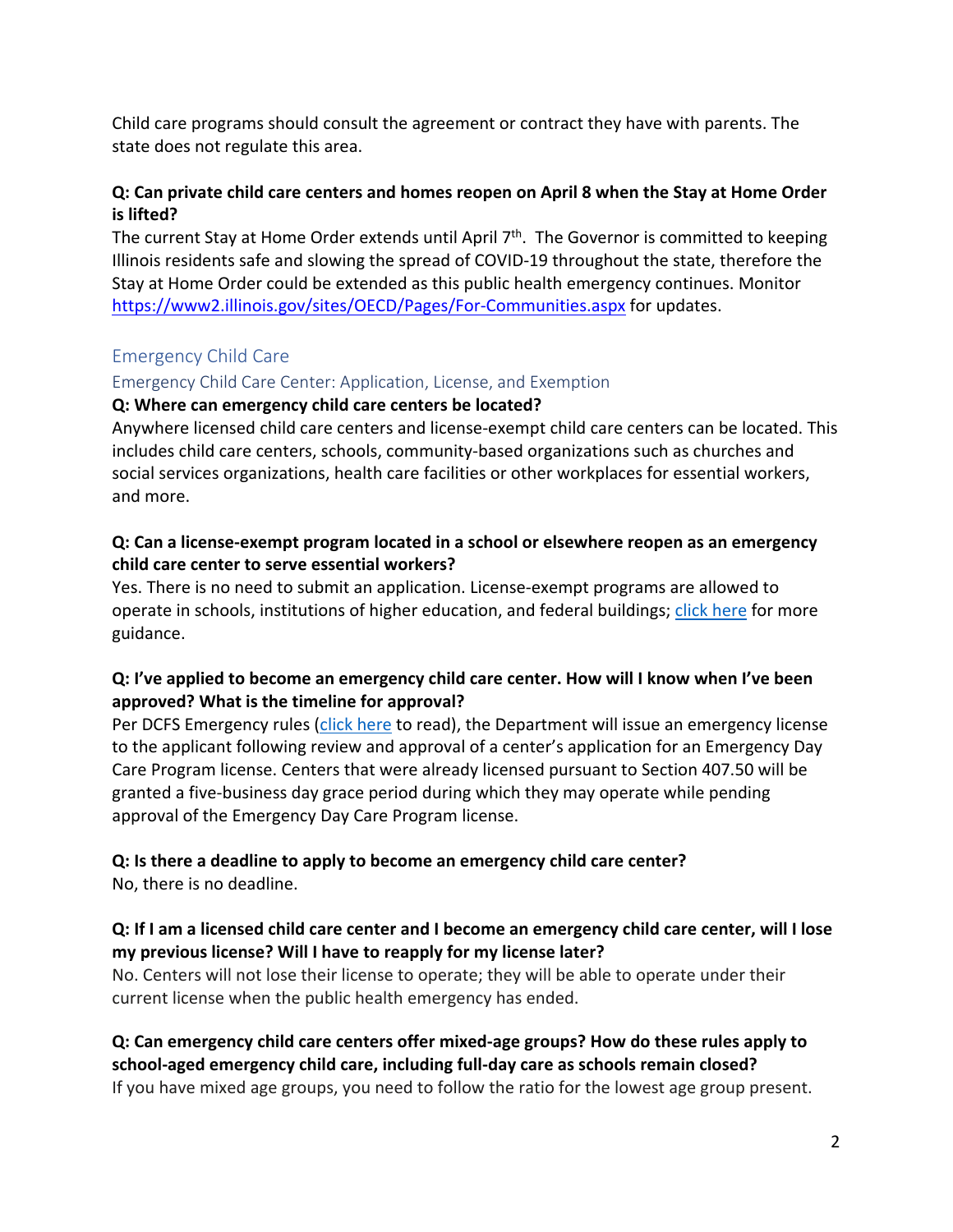## **Q: If I choose to remain open as an emergency child care center or as a child care home, am I required to accept children of essential workers outside my original enrollment?**

No. However, if you have available slots, we ask that you consider serving children of essential workers outside of your original enrollment for as long as the public health emergency continues. Many essential workers need child care so that they can go to work serving and protecting their communities, and they need safe, caring child care providers like you to help them do that.

## **Q: At what rate will emergency child care centers that previously were licensed child care centers be paid for CCAP families? At what rate will homes be paid?**

CCAP providers will continue to be paid at the per child, per day rates that went into effect in January 2020. Licensed homes will continue to be paid at the licensed rate even if they are operating as license-exempt during the emergency.

#### **Q: What is the maximum number of children that an emergency child care center can serve?**

As a guideline during the public health emergency, we encourage emergency child care centers to enroll fewer than 50 children; however, we understand that there may be some cases in which emergency centers in areas of high community need may be able to accept more children. In all cases children should be cared for in stable groups of 10 or fewer, and care should be taken that groups of children do not interact, including at drop-off and dismissal.

## **Q: How can I get additional supplies to support operations of an emergency child care center, such as toilet paper and soap?**

The Illinois Department of Human Services is finalizing an application for grant funds to support emergency child care operations. Please monitor <https://www2.illinois.gov/sites/OECD/Pages/For-Communities.aspx> for updates.

#### **Q: What are the qualifications requirements for the staff of an emergency child care center?**

Emergency child care center staff must meet the qualifications described in DCFS rules for Emergency Day Care Centers [\(click here](https://www2.illinois.gov/sites/OECD/Documents/Rules%20407%20effective%20March%2020%202020.pdf) to read). Each classroom must be staffed with at least one Early Childhood Teacher or assistant, or School-age Worker Assistant.

Early Childhood Teachers must:

- Be at least 19 years old
- Have a high school diploma or GED
- Have either:
	- o 60 semester hours of credits from an accredited college or university, with six semester hours in early childhood coursework, or
	- $\circ$  One year of child development experience and 30 semester hours of credits from an accredited college or university, with six semester hours in early childhood coursework, or
	- o Completion of a Child Development Associate credential or Certified Childcare Professional credential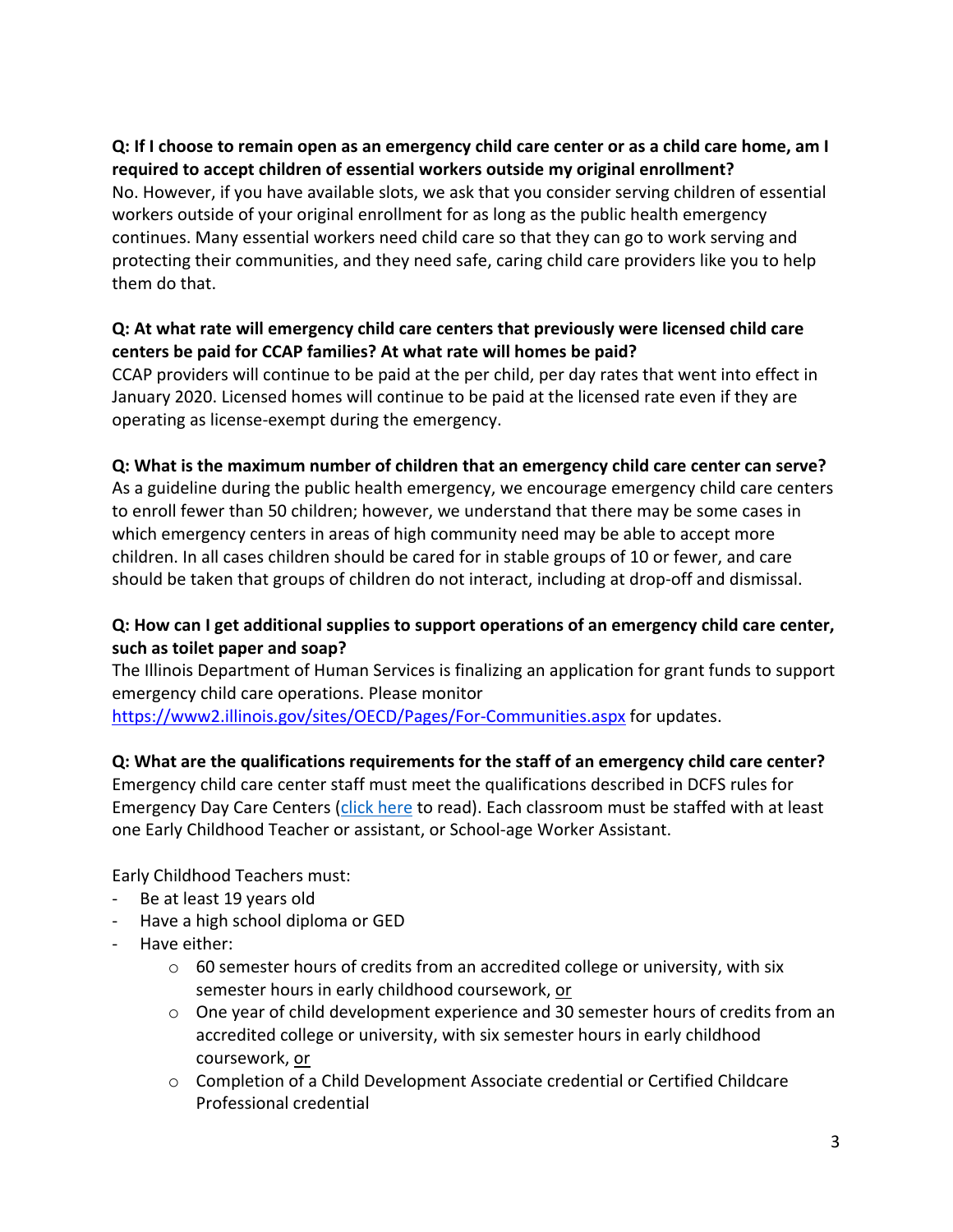Early Childhood Assistants and School-Age Assistants must:

- Have a high school diploma or GED

In addition to the above qualifications, staff must meet a subset of the general requirements for personnel; these are outlined in the quick reference guide here: [https://www2.illinois.gov/sites/OECD/Documents/Quick%20Reference%20of%20Rules%20for%](https://www2.illinois.gov/sites/OECD/Documents/Quick%20Reference%20of%20Rules%20for%20Emergency%20Child%20Care%20Centers.pdf) [20Emergency%20Child%20Care%20Centers.pdf.](https://www2.illinois.gov/sites/OECD/Documents/Quick%20Reference%20of%20Rules%20for%20Emergency%20Child%20Care%20Centers.pdf)

Providers who are in a higher risk group for COVID19, such as those over age 60 or with a preexisting health condition, are discouraged from providing care during the time of the public health emergency.

**Q: Can emergency child care centers hire floater teachers if they go between multiple rooms?** No. Per DCFS Emergency rules [\(click here](https://www2.illinois.gov/sites/OECD/Documents/Rules%20407%20effective%20March%2020%202020.pdf) to read), child care providers shall remain solely with one group of children.

#### **Q: What training resources are available to license-exempt emergency child care staff?**

A wealth of training opportunities are available on the Gateways to Opportunity i-Learning website. This includes the "Child Development, Health, and Safety Basics" course, which must be completed by license-exempt home child care providers in order to receive Child Care Assistance Program subsidy. Another fast introductory training option is the package of online modules that make up the Gateways Early Childhood Education Credential Level 1. Access all Gateways trainings here: [https://courses.inccrra.org/.](https://courses.inccrra.org/)

#### Emergency Child Care: Child Care Homes

**Q: If I am operating a day care home or group day care home, does the six-child limit include my own children? Can the children served come from multiple families?**  Yes, in a day care home or group day care home your children count in the six-child limit. The

children you serve can be from multiple families.

#### **Q: Can day care homes continue to provide services to children of essential workers in multiple shifts? If so, is the group size limit six children per shift or per day?**

For homes that care for children in multiple shifts, the group size limit is six children per shift (including the provider's own children), so long as the groups of children do not overlap.

#### Emergency Child Care: Essential Workers

#### **Q: Am I to expect CCAP payment or private tuition payment from parents who are essential workers and find another placement after I've closed?**

We encourage child care programs receiving private pay from families to refer to the contracts and guidelines originally signed by both parties to come to an agreement on this difficult issue. An essential worker's new placement may be able to receive grants to help defray costs for that family to enable them to continue paying their regular child care costs.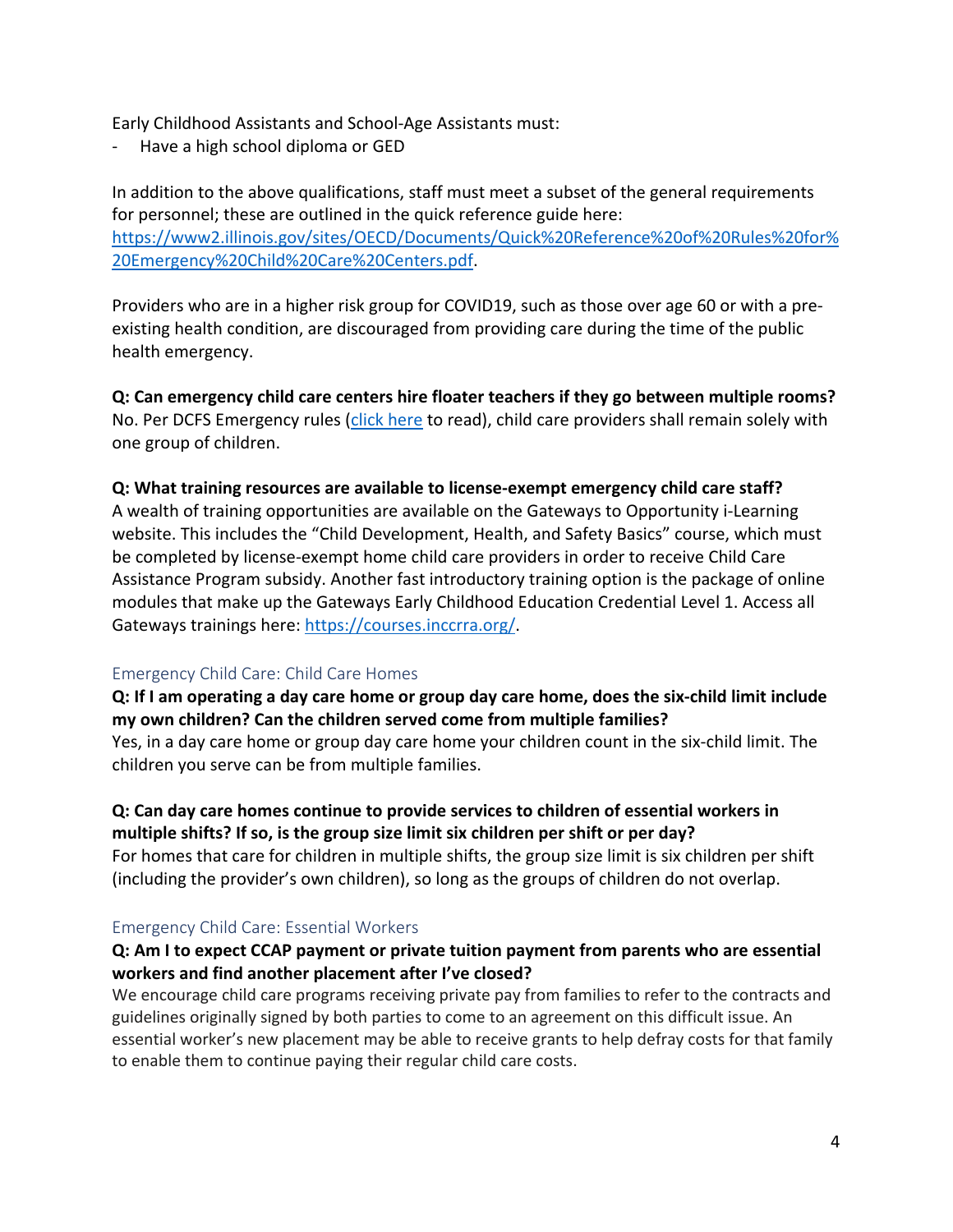## **Q: Can Day Care Homes offer care for children of essential workers during the COVID-19 public health emergency?**

Yes. Day care homes may serve up to **six children** as a legally license-exempt home.

## **Q: Can the children of non-essential workers receive care in an emergency child care center or home?**

No, only the children of parents or guardians who are essential workers can receive care at an Emergency Child Care Program.

## **Q: How will emergency child care centers be required to document that children's parents/guardians are essential workers?**

A written enrollment application is required to be on file for each child; which includes the work hours of the parents and the name, address, and telephone number of the parents' places of employment.

## **Q: What type of paperwork will be required for a child of an essential worker to enroll in emergency child care?**

Emergency child care providers may use their own enrollment forms for their programs, so long as they are sure to capture all of the information required for record keeping described in the Emergency Child Care rules (found [here\)](https://www2.illinois.gov/sites/OECD/Documents/Rules%20407%20effective%20March%2020%202020.pdf).

## **Q: Must CCAP families who are essential workers complete a Change of Provider form if they find another placement?**

Yes. A Change of Provider form should be completed and submitted to the local CCR&R. Payment to the original provider will still be made, and the emergency child care provider will get paid for the time they provide care.

## **Q: Must all parents/guardians be essential workers in order to receive emergency child care? Must essential workers work outside the home in order to receive emergency child care?** Yes, the parents/guardians with whom a child is living must be essential workers and work outside of the home to access emergency child care.

#### **Q: How can essential workers find and enroll in emergency child care?**

The Early Learning Helpline of the CCR&R System is dedicated to support essential workers seeking emergency child care: Call toll-free (888) 228-1146 between 9:00am – 3:00pm. Or you can search online at [https://emergencycare.inccrra.org](https://emergencycare.inccrra.org/)

## **Q: Should emergency child care centers and homes charge families who are not recipients of CCAP?**

Yes. In addition, the Illinois Department of Human Services is finalizing an application for grant funds to support emergency child care operations, including private tuition. Please monitor <https://www2.illinois.gov/sites/OECD/Pages/For-Communities.aspx> for updates.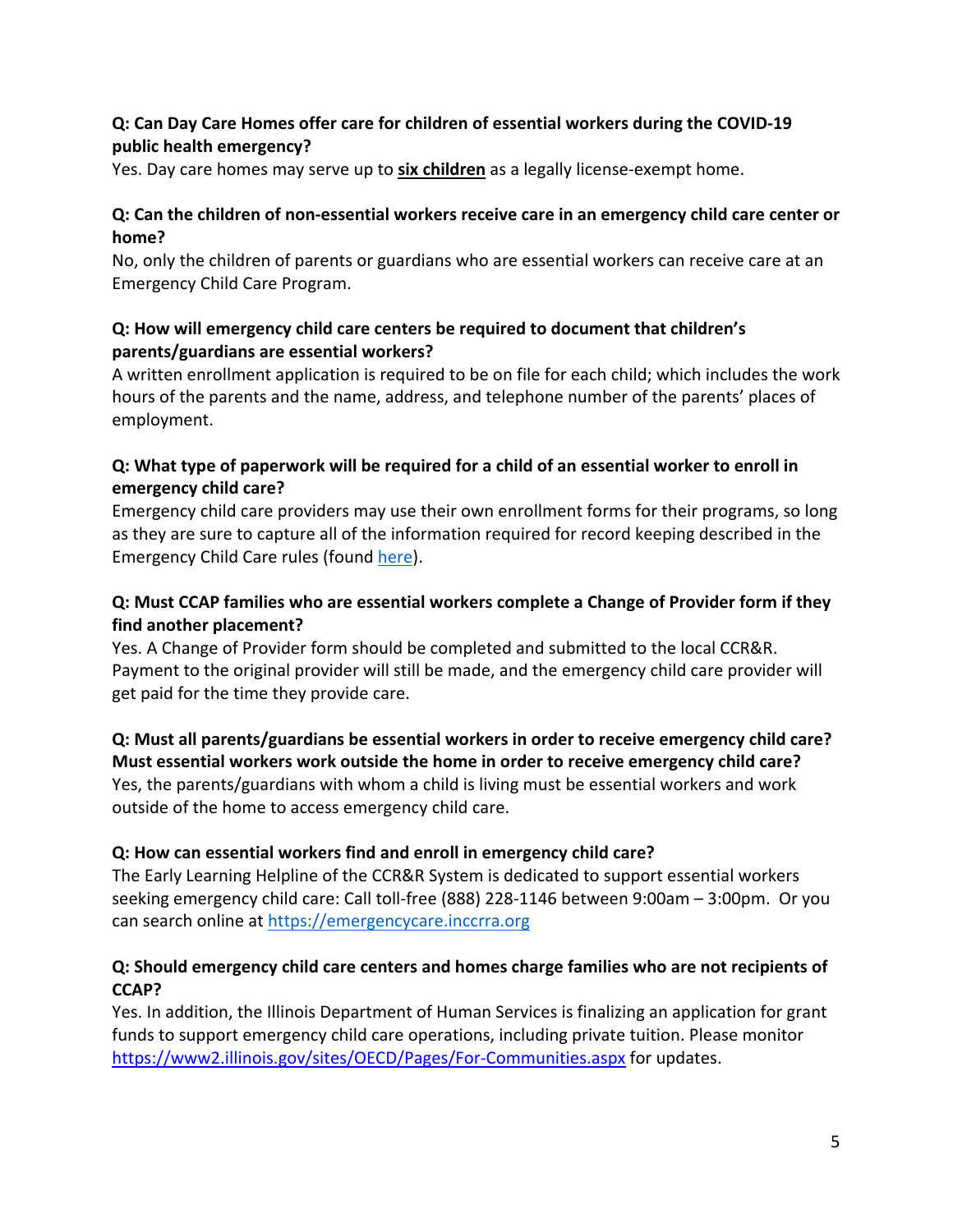#### Emergency Child Care: General

### **Q: Is there guidance on how staff at emergency child care centers can remain safe? Where can providers find risk management and health and safety guidance?**

Please visit the GOECD Emergency Child Care for Communities & Providers page [\(https://www2.illinois.gov/sites/OECD/Pages/For-Communities.aspx](https://www2.illinois.gov/sites/OECD/Pages/For-Communities.aspx) ) for a tool kit of resources that includes the following guidelines on cleaning and disinfecting from the CDC: [https://www.cdc.gov/coronavirus/2019-ncov/community/organizations/cleaning](https://www.cdc.gov/coronavirus/2019-ncov/community/organizations/cleaning-disinfection.html)[disinfection.html.](https://www.cdc.gov/coronavirus/2019-ncov/community/organizations/cleaning-disinfection.html)

#### **Q: How can we support families who pay private tuition and do not qualify for public subsidy?**

The Illinois Department of Human Services is providing grants to centers and homes to provide care for children of essential workers. At centers and homes receiving these grants, there will be no co-payments for parents.

#### Child Care Assistance Program

## **Q: What about providers who receive subsidy through the Department of Children and Family Services?**

DCFS will continue to pay providers for all eligible days for child care through the time that programs are closed for COVID-19, so long as the provider submits a waiver form and attests that they are continuing to pay staff. Providers may use the same Temporary Attendance Exemption Form used by IDHS for DCFS CCAP payments. This form has been mailed with this month's enrollment forms to providers who receive payment for day care through DCFS.

#### Child and Adult Care Food Program

#### **Q: What changes or flexibilities can I expect for CACFP? Will providers who have closed be partially paid through the food program?**

Even with program closures, we strongly encourage you to develop a plan for ensuring that children in your program that receive free and reduced-price meals through the Child and Adult Care Food Program (CACFP) continue to receive meals. You may wish to reach out to your local school district to explore partnering with them or contact the ISBE Nutrition Department at CNP@isbe.net to determine how to provide additional meals in your community.

#### Paid Leave and Unemployment Insurance

#### **Q: If we are ordered to close and do not choose to reopen as an emergency child care center, what financial assistance options are available to my center and my staff?** Federal Resources:

The Families First Coronavirus Response Act, [HR6201,](https://www.congress.gov/bill/116th-congress/house-bill/6201?q=%7B%22search%22%3A%5B%22coronavirus%22%5D%7D&s=1&r=4) includes supports for small businesses such as paid leave, unemployment insurance flexibilities, food stamps flexibilities, and expanded small business loans.

- *Paid Leave*: The law provides paid sick leave and emergency Family Medical Leave, including for families staying home with children due to school closures. Providers must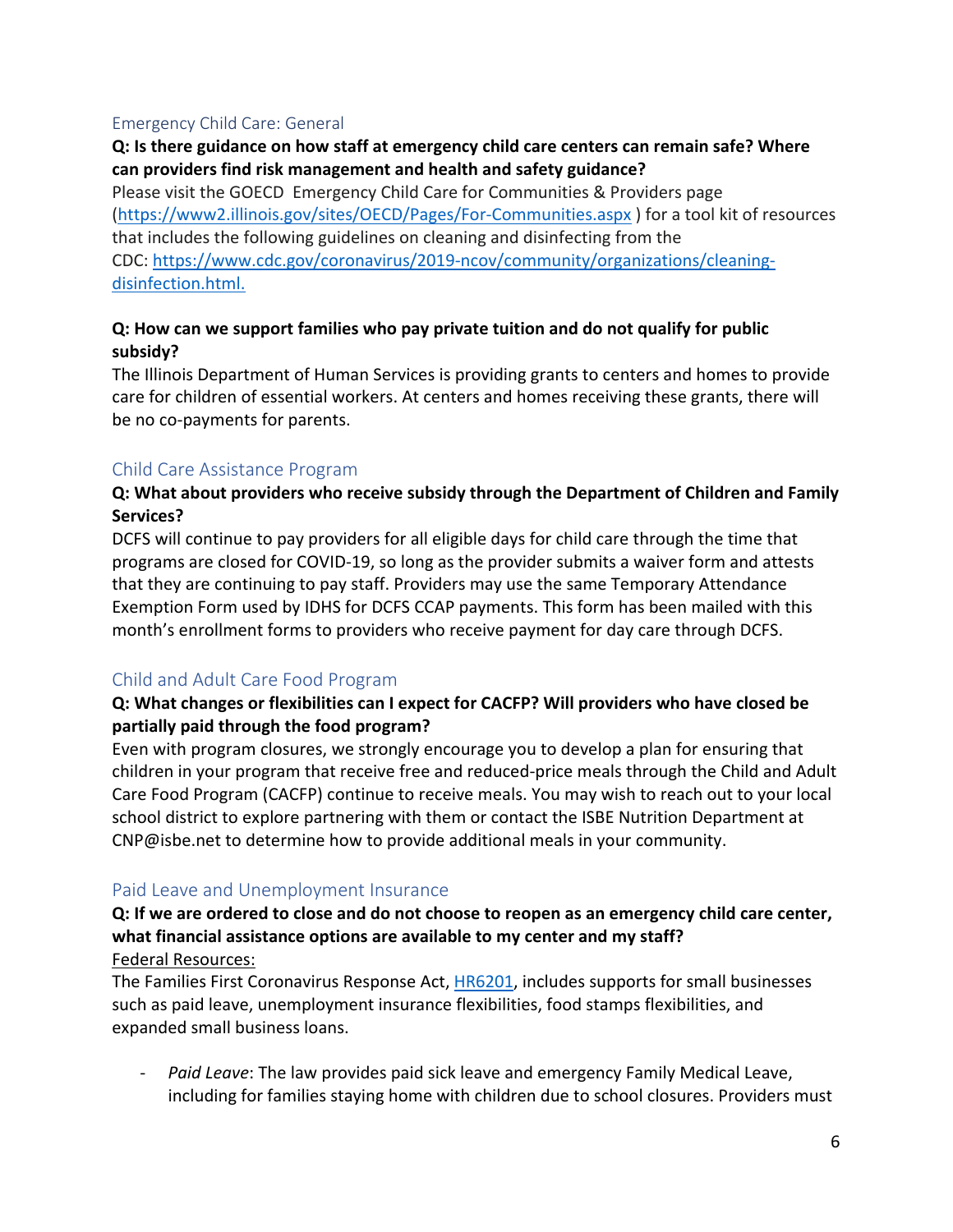pay wages to staff on leave using money they would have paid in payroll taxes. Providers can apply for refund if leave wages are larger than payroll taxes for the quarter: [https://www.irs.gov/newsroom/treasury-irs-and-labor-announce-plan-to](https://www.irs.gov/newsroom/treasury-irs-and-labor-announce-plan-to-implement-coronavirus-related-paid-leave-for-workers-and-tax-credits-for-small-and-midsize-businesses-to-swiftly-recover-the-cost-of-providing-coronavirus)[implement-coronavirus-related-paid-leave-for-workers-and-tax-credits-for-small-and](https://www.irs.gov/newsroom/treasury-irs-and-labor-announce-plan-to-implement-coronavirus-related-paid-leave-for-workers-and-tax-credits-for-small-and-midsize-businesses-to-swiftly-recover-the-cost-of-providing-coronavirus)[midsize-businesses-to-swiftly-recover-the-cost-of-providing-coronavirus](https://www.irs.gov/newsroom/treasury-irs-and-labor-announce-plan-to-implement-coronavirus-related-paid-leave-for-workers-and-tax-credits-for-small-and-midsize-businesses-to-swiftly-recover-the-cost-of-providing-coronavirus)

- *Unemployment Insurance*: The law suspends work search requirement and one week waiting period for unemployment insurance: <https://www2.illinois.gov/ides/Pages/COVID-19-and-Unemployment-Benefits.aspx>
- *Food Stamps (SNAP)*: The law suspends work requirements and extends certification period for SNAP (food stamps):<https://www.dhs.state.il.us/page.aspx?item=33698>

The Small Business Administration has accepted Illinois' application for Economic Injury Disaster Loans for small businesses.

- Non-profit and for-profit businesses are eligible
- Loans can be up to \$2 million
- Interest rates: 3.75% (for-profits), 2.75% (non-profits)
- Repayment period: 30 years
- Application link:<https://disasterloan.sba.gov/ela/>
- More information: [https://www.sba.gov/page/coronavirus-covid-19-small-business](https://www.sba.gov/page/coronavirus-covid-19-small-business-guidance-loan-resources)[guidance-loan-resources](https://www.sba.gov/page/coronavirus-covid-19-small-business-guidance-loan-resources)

#### State Resources:

*Temporary Attendance Exemption Policy*:<https://www.dhs.state.il.us/page.aspx?item=123118>

For child care centers and homes receiving CCAP, a temporary attendance exemption policy has been put in place. Centers and homes may apply for an exemption from the 80% attendance requirement due to COVID-19 if they certify that they will continue to pay staff.

#### *Small Business Loans and Assistance*

- Governor Pritzker recently announced a new package of emergency assistance programs totaling more than \$90 million for small businesses in need of additional capital.
- Businesses can apply for these programs on the Department of Commerce and Economic Opportunity (DCEO) website: <https://www2.illinois.gov/dceo/SmallBizAssistance/Pages/EmergencySBAIntiatives.aspx> or read more information on the State of Illinois Coronavirus Response site: [https://www2.illinois.gov/sites/coronavirus/Resources/Pages/For-Business.aspx.](https://www2.illinois.gov/sites/coronavirus/Resources/Pages/For-Business.aspx)
- If you have any questions, please call 1-800-252-2923 or email [CEO.support@illinois.gov.](mailto:CEO.support@illinois.gov)

## **Q: Are companies with <50 or >500 employees eligible for the paid leave provisions?**

Employers with more than 500 employees are exempt from the paid leave provisions outlined in the federal Families First Coronavirus Response Act. Employers with fewer than 50 employees are eligible for the paid leave provisions, including the ability to use payroll taxes to